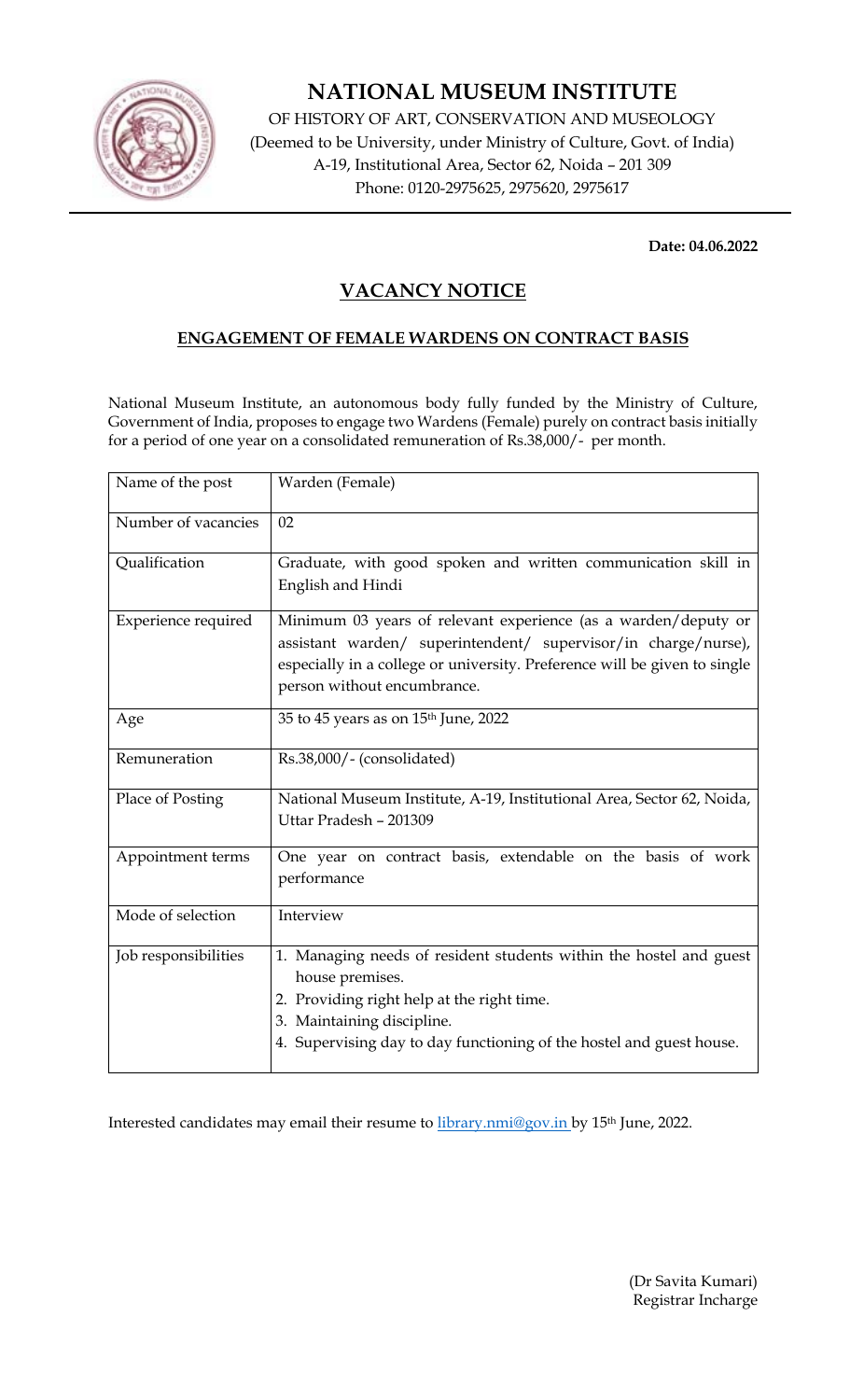#### **Note:**

- 1. Medical fitness certificate has to be attached along with the filled application form as the warden is supposed to be on move within the hostel and guest house premises.
- 2. At the time of interview, the candidate must have all the relevant documents in original and also carry one copy of the same.
- 3. No TA/DA shall be paid for attending the interview
- 4. Warden shall be provided a single room in the hostel with toilet facility. Mess services shall also be provided.
- 5. It is mandatory for the wardens to stay in the hostel.
- 6. There will be one-month contractual leave during summer break of college.
- 7. For any clarification, please contact Dr V. Kalyani, Assistant Registrar (Academic), National Museum Institute of History of Art, Conservation and Museology, ara.nmi@gov.in, 0120-2975617